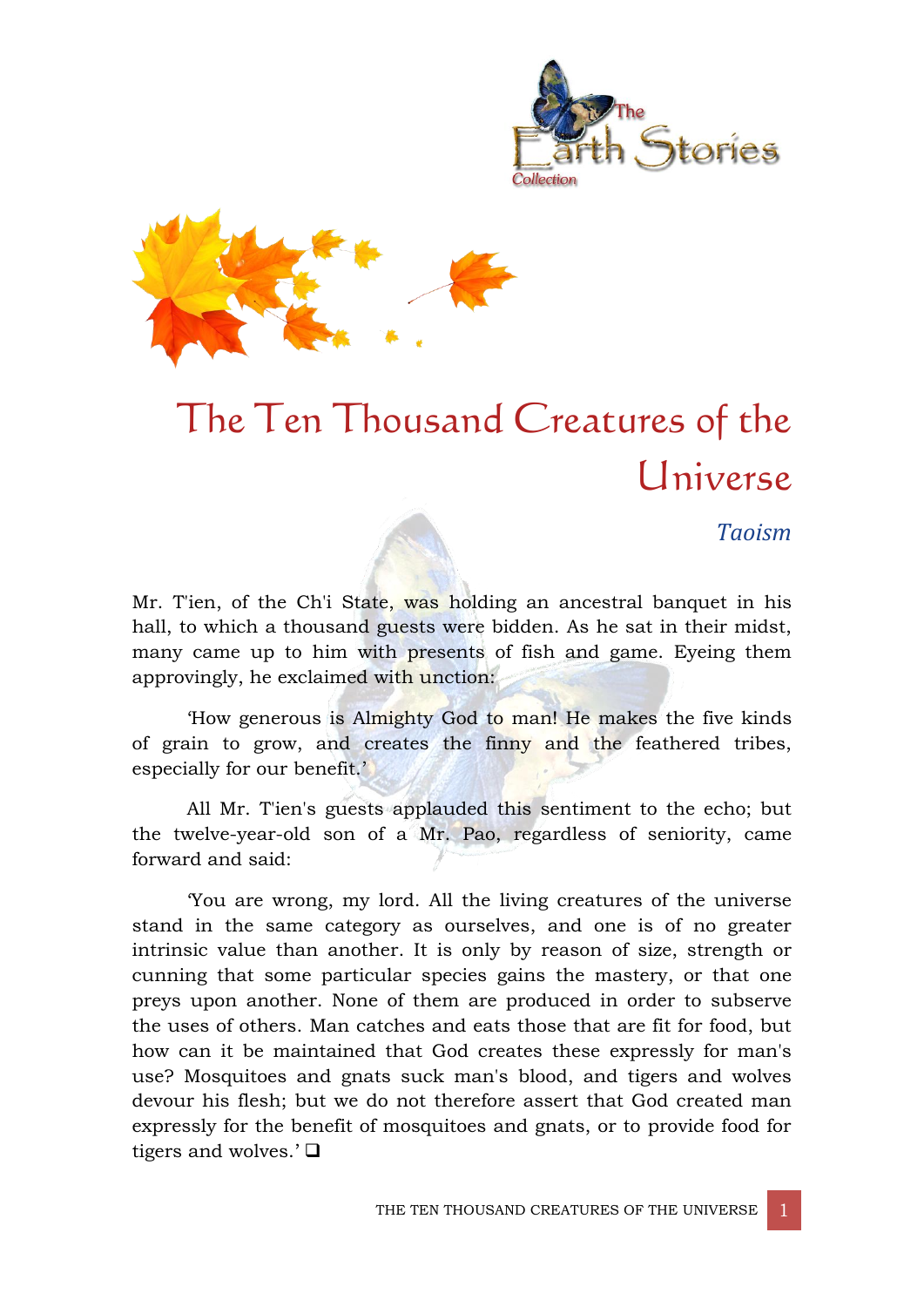

Story by Lie Yukou, in the *Lieh Tzu.* Public Domain. **ODEN BONAIN** 

### **Comments**

The *Lieh Tzu* or *Liezi* is one of the three great Taoist classical books, along with the *Tao Te Ching* and the *Zhuanzi*. It was inscribed in the imperial library under the title of the *Treaty of Perfect Emptiness.* Its first chapter outlines the existence of a mythical kingdom in which there are no rulers, everything works naturally, by itself, and the people lack desires. This possibly constitutes one of the first formulations of society based on the principles of social anarchy.

About its author, it is said that Lie Yukou may have lived sometime between the 6<sup>th</sup> and 4<sup>th</sup> centuries A.E.C., and that he was a kind of philosopher-shaman who rode on the wind as he travelled.

#### **Sources**

Lieh Tzu (1912). *Taoist Teachings from the Book of Lieh Tzu.* (Digital edition by Forgotten Books, 2013). London: John Murray.

## *Associated text of the Earth Charter*

Principle 1a: Recognize that all beings are interdependent and every form of life has value regardless of its worth to human beings.